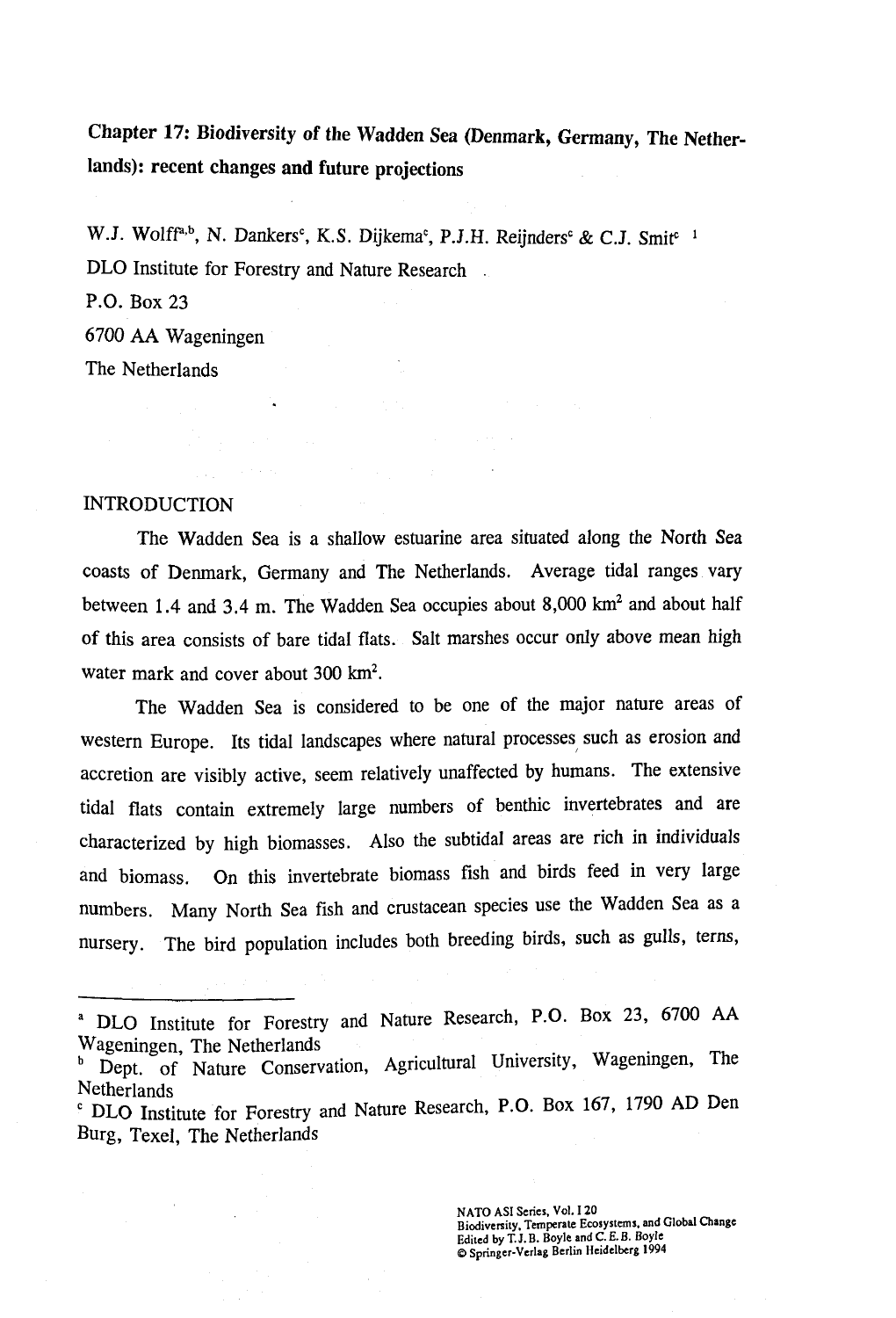and several species of shorebirds, and non-breeding migratory species. The latter species mainly breed in the Arctic and visit the Wadden Sea as a stopover site during migration or as a wintering site. Non-breeding migratory species include geese, ducks, many species of shorebirds, and several other species. It is estimated that altogether about 7 million shorebirds visit the Wadden Sea annually. Wolff (1983) gives an extensive description of the ecology of the Wadden Sea.

This paper attempts to describe changes in the biodiversity of the Wadden Sea during the period that man was able to interfere with its natural processes, i.e. the last thousand years, and to predict how biodiversity might develop from now under expected conditions of global change and local human impact. As will appear below, the Wadden Sea is very much under human influence, so next to global change of environmental conditions, developments in the local human society determine the fate of this coastal sea to a very large extent. Because of our ignorance about most of the development of our society over the next century, predictions about the development of the biodiversity of the Wadden Sea over a century make little sense. Even predictions for a period of 10-20 years are difficult.

## PAST DEVELOPMENT OF BIODIVERSITY

The past development of biodiversity in the Wadden Sea has been summarized in two review papers by Wolff (1992a, in press). His conclusions are repeated below.

#### Natural situation

In a completely natural situation a Wadden Sea landscape would show the following sequence of belts of different landscape types when going from the North Sea to the higher inland areas:

- beaches and dunes on barrier islands
- salt marshes on barrier islands
- tidal flats and channels
- salt marshes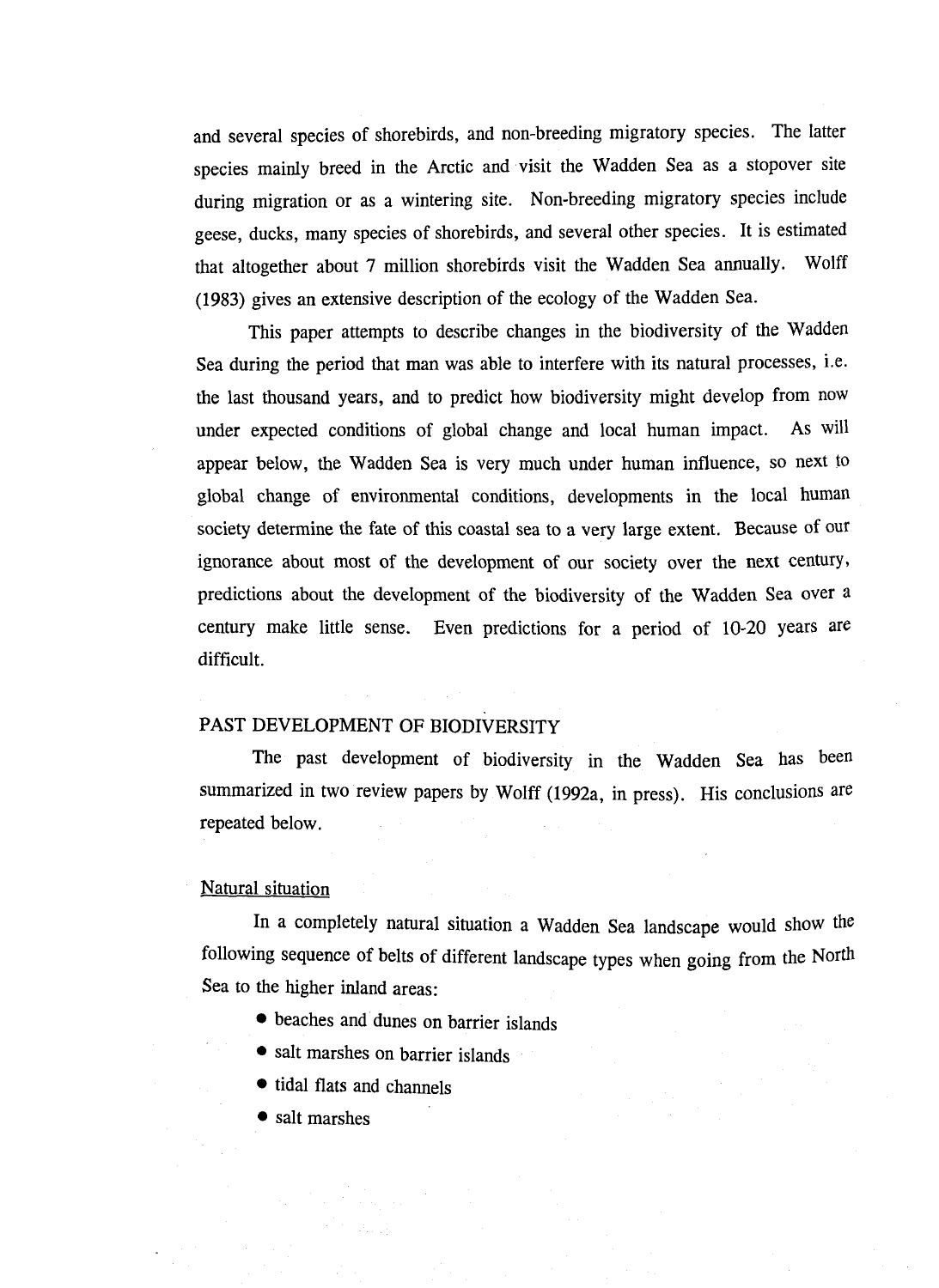- **brackish marshes**
- freshwater marshes and swamps
- peat moors
- high-lying soils with forests and other dry vegetation types.

In the past, with rising sea level, these belts of different types of landscapes have moved inland and they would still do so when man had not interfered. At the same time sediment, mainly derived from barrier islands and the shallow sea floor in front of them, has been imported into this moving Wadden Sea. The outcome of these two processes has been dependent on the amount of sediment available, the tidal range and on the slope of the coast. Sometimes areas of open water and tidal flats filled in, sometimes they enlarged.

#### **Embankments and reclamation**

Until about 1000 years ago man hardly interfered with the geomorphological development of the Wadden Sea. Although the coastal area was fairly densely populated, people lived on naturally elevated areas and on artificial mounds and did not seriously interfere with the tidal movements. At that time, however, the invention of dike-building introduced a major change (Wolff, 1992b). In the beginning only rather small areas in the highest parts of the coastal region were were surrounded by low dikes. Soon however these areas were connected by other dikes and at the end of the 12th century the larger part of the vegetated landscape was separated from the tidal Wadden Sea by a contiguous system of dikes. Outside these dikes large salt marsh areas still occurred. Gradually, however, these and newly accreting salt marshes were reclaimed and turned into farmland (Dijkema, 1987). Thus the connection between the Wadden Sea and the adjacent belt of brackish and fresh wetlands was broken.

This separation of the Wadden Sea from its coastal marshes and peat moors may well have been the most important intervention in its history. However, since it was long ago, we are inclined to neglect this major change of the Wadden Sea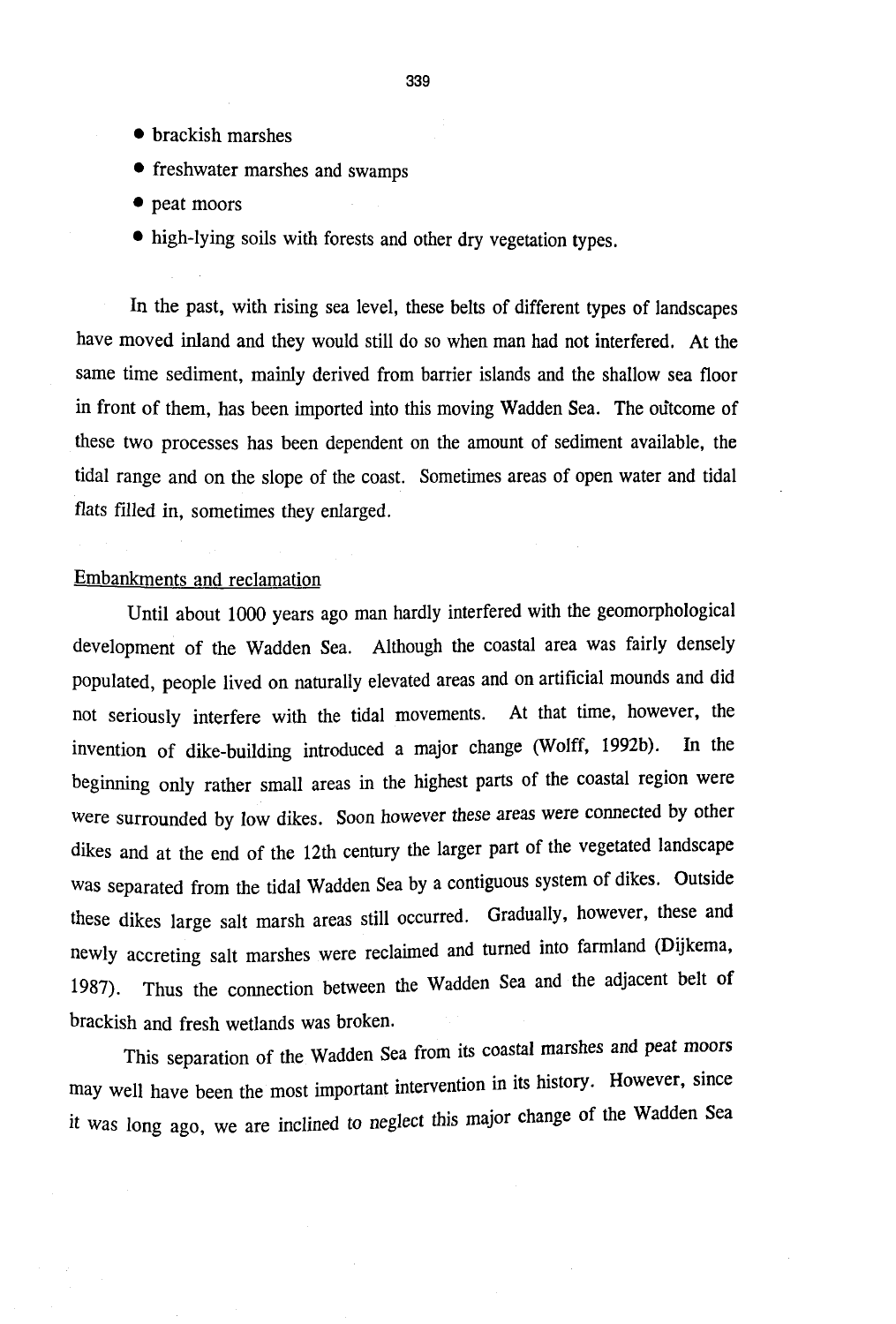ecosystem and we tend to consider the present-day Wadden Sea as the normal situation.

The result of all embankments and reclamations is a very marked and firm separation between the tidal Wadden Sea on the one hand and the non-tidal land and freshwater areas on the other hand. In the remaining, estuarine part of the Wadden Sea these geomorphological changes probably did not cause major changes of biodiversity, but at the landward side of the dikes a landscape of fresh and brackish wetlands was changed into agricultural landscapes at the cost of great losses of biodiversity. The dikes and dams constructed in between Wadden Sea and mainland also constitute a major barrier for transport of materials and for migratory aquatic organisms.

The engineering works of the past have had an influence on the tides and the tidal currents. Usually the changes were only slight, but in the case of the closure of the Zuiderzee in The Netherlands the tidal amplitude in the remaining part of the Wadden Sea increased by about 50%. This change in the tidal dynamics may have been an additional factor in the disappearance of seagrasses from the Dutch Wadden Sea (Van den Hoek *et al.,* 1979). They also caused erosion of the few salt marshes which still occurred at that time.

Due to the construction of dikes and dams the gradual transition between the sea on the one hand and the fresh water on the other hand became much more abrupt. Gradual transitions of salinity with a variety of brackish water types disappeared and with them the ecological conditions of these different types of waters vanished. This is especially true for the types of brackish water with only slow and/or slight temporal changes of salinity, such as the former Zuiderzee, a brackish lagoon of about 3700 km<sup>2</sup> in The Netherlands. Thus several characteristic brackish-water species such as the Zuiderzee crab *Rhithropanopeus harrisii* tridentatus and the nudibranch Corambe batava have virtually disappeared from the Wadden Sea area (Dankers *et al.,* 1981).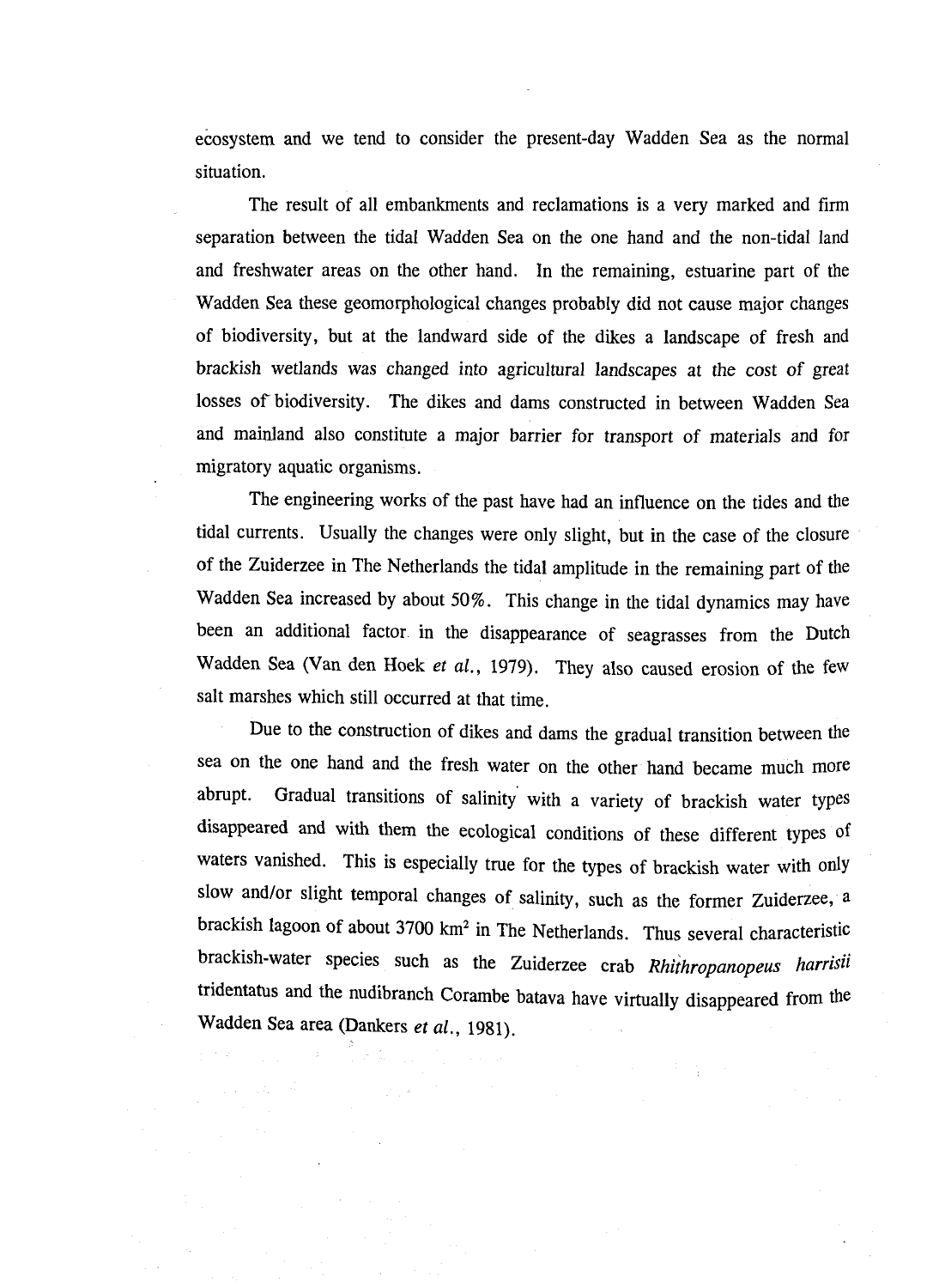## Introduction of species

Table 1 presents an incomplete list of species known to have been introduced from abroad into the Wadden Sea area by human intervention. Most species were inadvertently introduced, some like the cord grass Spartina townsendii and the Japanese oyster *Crassostrea gigas* deliberately for, respectively, stimulation of accretion and oyster farming. In most cases we have no indication that the original Wadden Sea ecosystem was upset because of the new species. Only in the case of *Spartina* rather far-reaching changes in the vegetation of salt marshes were observed (Beeftink, 1977).

Most species introduced from other continents arrived here in unknown ways. In some cases, e.g. those of the Chinese mitten crab *Eriocheir sinensis* and the New-Zealand barnacle *Elminius modestus,* it is reasonably well established that transport in ballast water or on the hull of ships has been the cause and the same way of transport may be suspected for many other species (Carlton & Geller, 1993). Another way of introduction is transport on imported shellfish. This is, of course, true for the shellfish species themselves, such as the Japanese oyster *Crassostrea gigas,* but also for the species attached to the shells, such as the Japanese alga *Sargassum muticum.*

Other new species were able to colonize the Wadden Sea because their habitat was introduced there. The best example is the construction of artificial rocky shores in the form of breakwaters, moles, and stone-covered dike slopes. Before hardly any hard substrates occurred in the area. Many rocky-shore species such as the kelp *Laminaria saccharina* have colonized these shores (Den Hartog, 1959).

Summarizing it may be concluded that the Wadden Sea nowadays lodges quite a number of species of algae and invertebrates which did not occur there before. Most of these species have in common that they are relatively small and short-living and that they have short reproduction cycles. They did not change the ecosystems very much, and they certainly increased local biodiversity. On the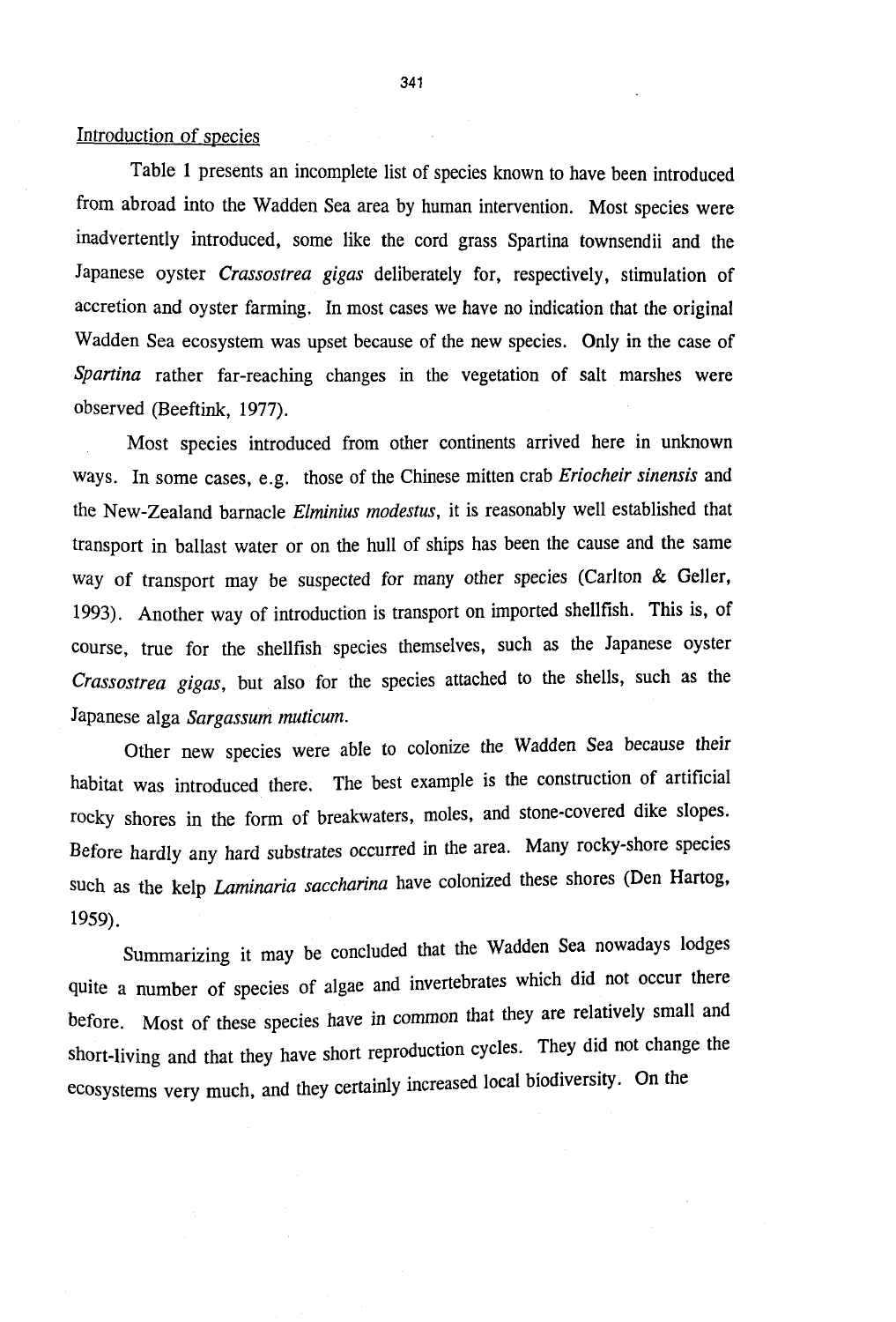Table 1. Some species introduced into the Wadden Sea area due to human intervention. After Wolff (1973), Den Hartog & Van der Velde (1987), Essink (1985) and Essink & Kleef (1988).

| <b>Algae</b>                     |                   |
|----------------------------------|-------------------|
| Asterionella japonica            | Pacific           |
| Codium fragile                   | Pacific           |
| Sargassum muticum                | Pacific           |
| Vascular plants                  |                   |
| Spartina townsendii (S. anglica) | America - England |
|                                  |                   |
| Coelenterata                     |                   |
| Cordylophora caspia              | Caspian Sea       |
| Garveia franciscana              | America           |
| Mollusca                         |                   |
| Corambe batava                   | America           |
| Crepidula fornicata              | America           |
| Crassostrea gigas (C. angulata)  | Pacific           |
| Teredo navalis                   | ?                 |
| Ensis directus                   | America           |
| Petricola phola                  | America           |
| Mya arenaria                     | America           |
| Polychaeta                       |                   |
| Marenzelleria viridis            | America           |
| <b>Crustacea</b>                 |                   |
| <b>Balanus improvisus?</b>       | 7                 |
| Elminius modestus                | Pacific           |
| Eriocheir sinensis               | Pacific           |
| Rithropanopeus harrisii          | America           |
| Tunicata                         |                   |
| Molgula manhattensis             | America           |
| Styela clava                     | America           |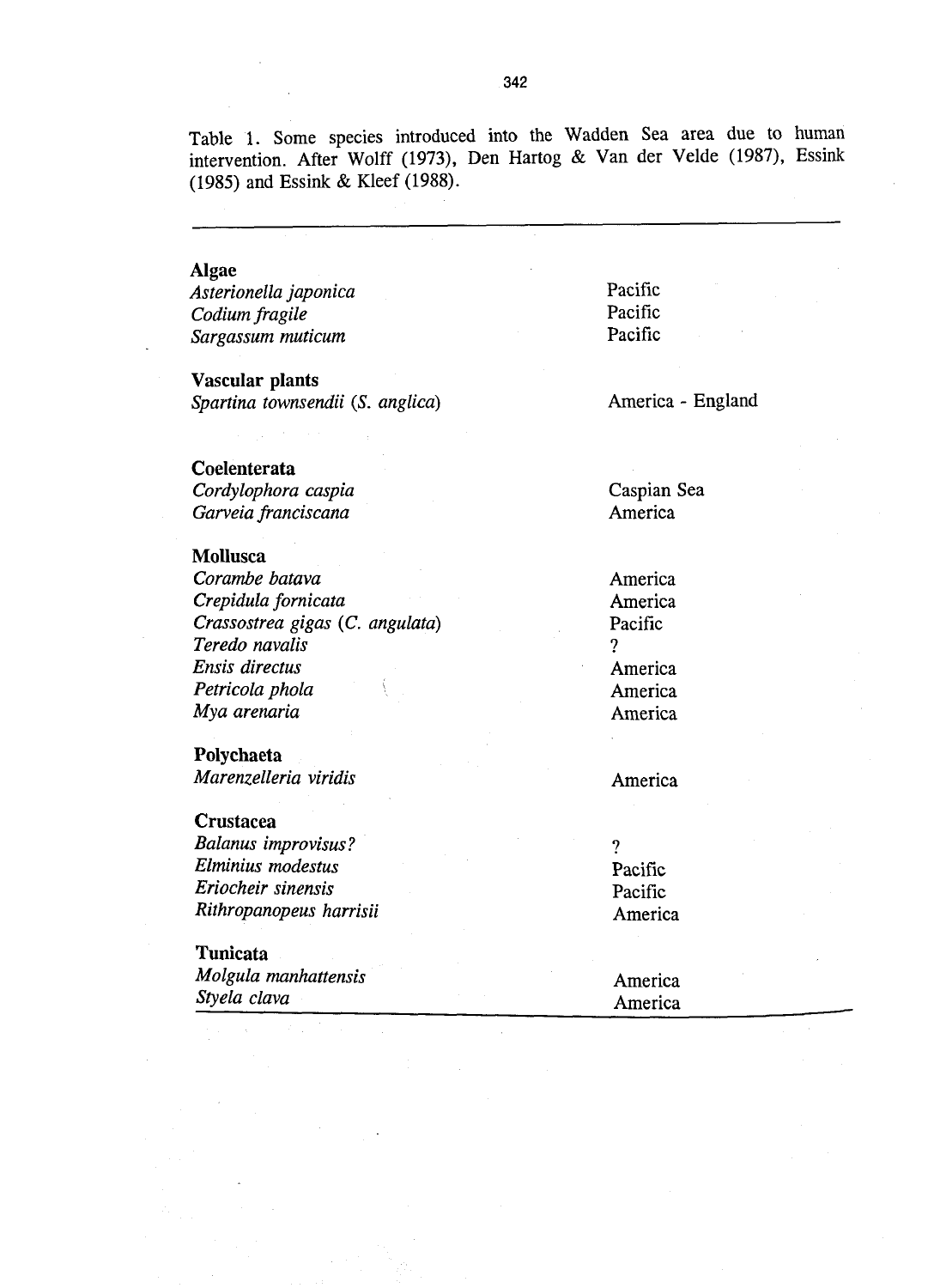other hand, because of their usually already widespread distribution, their addition hardly enhances biodiversity on the larger scale.

#### Extinction of species due to human activities

On the other hand, human activities have had such a strong impact on the Wadden Sea ecosystem, that several species have become extinct. In many cases the cause has been identified or at least can be suspected.

The fossil and archaeological records show that Grey whales *(Eschrichtius gibbosus)* once occurred in the North Sea area. The Grey whale is now extinct in the Atlantic Ocean and its adjacent seas (Mitchell 1974, Mitchell and Mead 1977). De Smet (1976) presents evidence for mediaeval whaling in the North Sea and the English Channel and believes that both the Grey whale and Atlantic right whale *(Eubalaena glacialis)* may have been involved. He assumes that these slow species had been exterminated in the North Sea and English Channel area already in the Middle Ages. De Smet therefore suggests that the Grey whale once used the Wadden Sea as a breeding ground.

Subfossil remains of Grey seals *(Halichoerus grypus)* are rather common in prehistoric settlements and it is likely that our ancestors hunted this species. Because its pups stay on dry land for several weeks, these will have been an easy prey, and hence it may be assumed that in the Wadden Sea area it became an early victim of overexploitation (Reijnders, 1978; Reijnders *et al.,* 1992). This provides a likely explanation for the absence of Grey seals from the Wadden Sea from the late Middle Ages until quite recently.

**How quickly overexploitation of marine mammals can reduce their** populations, shows in the example of the Harbour seal *(Phoca vitulina)* in the **Netherlands in the fifties. In that period virtually all juveniles were killed because** of their furs, resulting in a population decrease of about 60-70% in about 10 years **(Van Haaften,** 1974; Reijnders, 1976).

**Slowly reproducing large birds are also very vulnerable to exploitation or** deliberate killing. This may explain why several species which elsewhere in the **Northern Hemisphere have a large breeding distribution do not occur in the**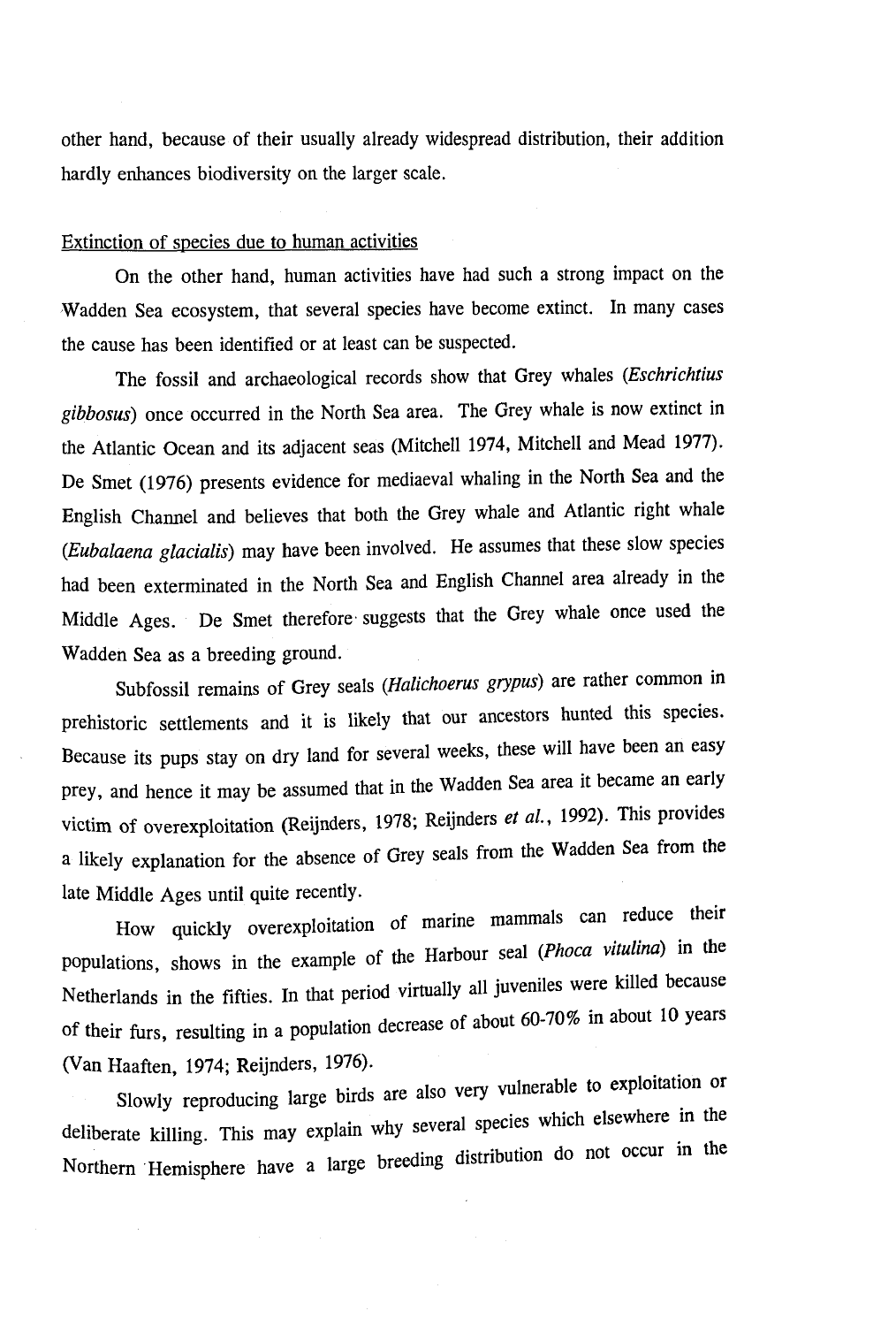Wadden Sea area, although the area seems to be suitable. Examples are Little Egret *(Egretta garzetta),* White-tailed eagle *(Haliaetus albicilla),* Osprey *(Pandion haliaetus),* Black Kite *(Milvus migrans),* and Caspian tern *(Hydroprogne caspia).* According to Pliny (Voous, 1960) Dalmatian Pelicans *(Pelecanus crispus)* also have occurred in the Wadden Sea area.

Also smaller birds have become victim of exploitation, mainly because their eggs were collected by the coastal population. Although a few colonies of gulls and terns (Eijerland-Texel, Rottumeroog, Sylt?) were exploited on a sustainable basis (Swennen, 1982), many other colonies will have disappeared as have populations of species breeding as single pairs. This exploitation of eggs explains why at the beginning of this century Eider duck *(Somateria mollissima),* Lesser black-backed guii *(Larus fuscus),* Herring guii *(L. argentatus),* Common guii *(L. canus),* and Avocet *(Recurvirostra avosetta)* were quite rare along the shores of the Wadden Sea (Leege, 1905).

Fish species may also have become rare because of exploitation, especially the larger, slowly reproducing species. This probably applies to Thornback ray *(Raja clavata),* Sting ray *(Dasyatis pastinacea),* and Dogfish *(Scyliorhinus caniculus).* In this case it is probably not, or at least not in the first place, the result of Wadden Sea fisheries, but that of intensive bottom-trawl fisheries in the entire North Sea, in which these species mainly occur as by-catch. The effects of river fisheries on several anadromous species probably have been similar. It may be suspected that up to the Second World War these fisheries had a strong impact on populations of species such as Sturgeon *(Accipenser sturio),* Salmon *(Salmo salar),* Allis shad *(Alosa alosa),* and Houting *(Coregonus oxyrhynchus).* However, nowadays the river fisheries have largely disappeared and their possible effects are overruled by the effects of river regulation and population.

A clear example of overexploitation in the Wadden Sea itself is the disappearance of the Wadden Sea oyster *(Ostrea edulis)* beds. Once flourishing oyster fisheries existed in the Dutch Wadden Sea and in Nordfriesland in Germany. These have completely disappeared because of overfishing. Thus the classic ecosystem study of Moebius (1877) can never be repeated because its subject has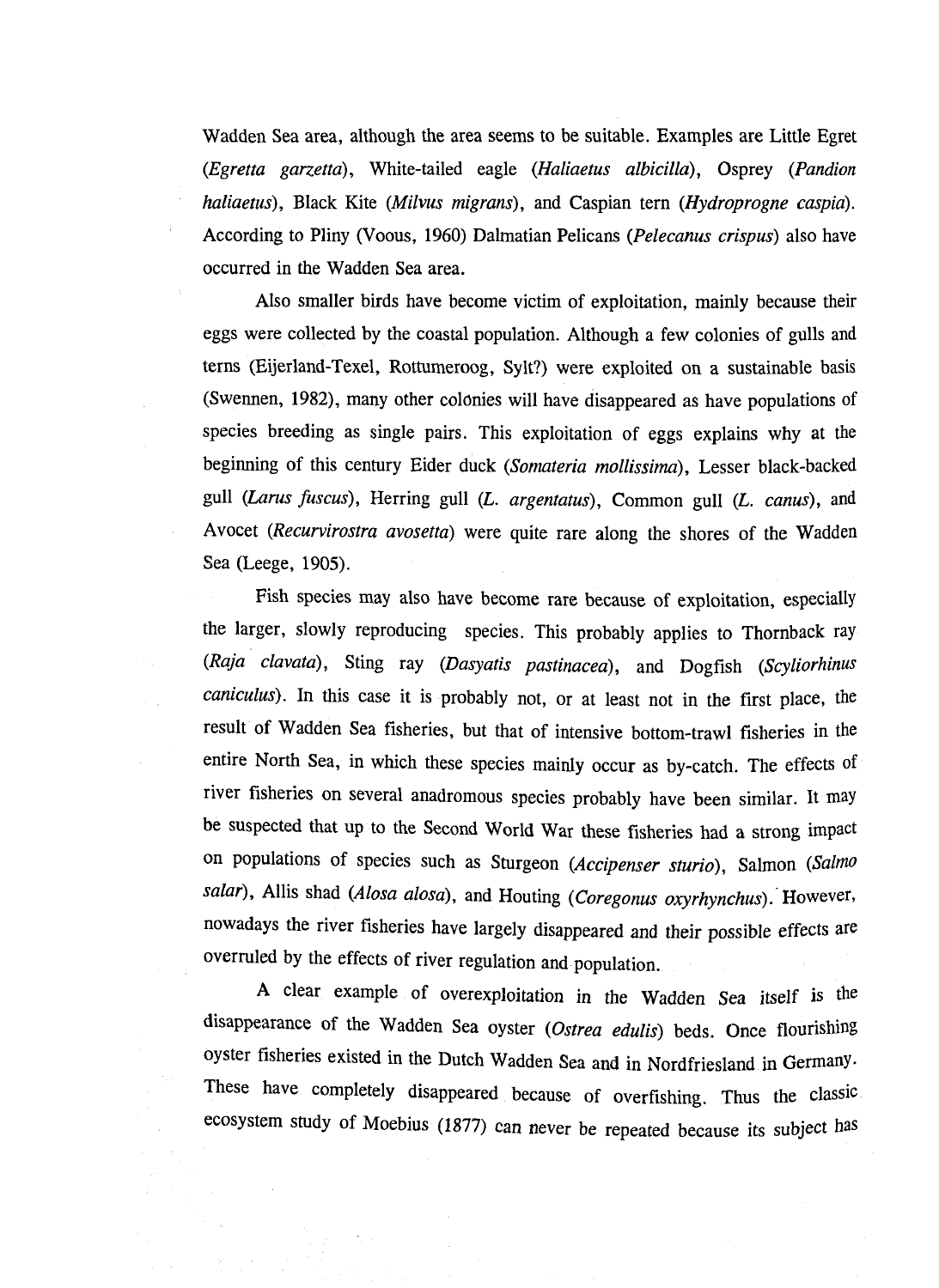been extinguished. Recently intertidal mussel beds have disappeared from the Dutch Wadden Sea due to overexploitation. Reise (1982) and Reise *et al.* (1989) have documented this change in the composition of the benthic fauna in the Nordfriesland Wadden Sea in Germany. Long-living species, such as several species of molluscs, gave way to opportunistic species, mainly polychaetes. This pattern is not restricted to Nordfriesland, however. It is also recognizable in Dutch coastal waters (Horst, 1883-84; Wolff, 1973; Dekker, 1989). For the deeper parts of the Wadden Sea, Reise attributes this change mainly to fisheries and especially those forms with heavy bottom gear. It is not only a change in species, but also a change of ecosystems. In the old days oyster beds, Sabellaria reefs, sublittoral seagrass beds and "meadows" of hydroids were easily recognizable systems with a characteristic flora and fauna. These features now hardly or longer exist in the Wadden Sea.

#### Extinction of species due to habitat loss

Some species have disappeared because their habitats disappeared. One example is the Zuiderzee race of herring (*Clupea harengus),* which lost its spawning grounds because of the closure of the Zuiderzee. Within a few years it became virtually extinct (Havinga, 1954). After the herring disappeared the bottlenose dolphin (*Tursiops truncatus)* also failed to appear in spring (Verwey & Wolff, 1981). The disappearance of invertebrate brackish-water species in the same area due to the same cause has already been mentioned above. At the time of the closure of the Zuiderzee, the seagrass beds in the remaining part of the Dutch Wadden Sea disappeared and never returned. Their disappearance probably was due to the so-called "wasting disease", a wide-spread natural phenomenon at that time; the failure to return is probably due to the closure of the Zuiderzee which changed hydrographical conditions in the remaining area. With the disappearance of their seagrass habitat several plant and animal species also disappeared from the entire Wadden Sea: among others the sea stickleback (*Spinachia spinachia),* the deep-snouted pipefish *(Syngnathus typhle),* and the gastropods *Rissoa membranacea* and *Lacuna vincta.*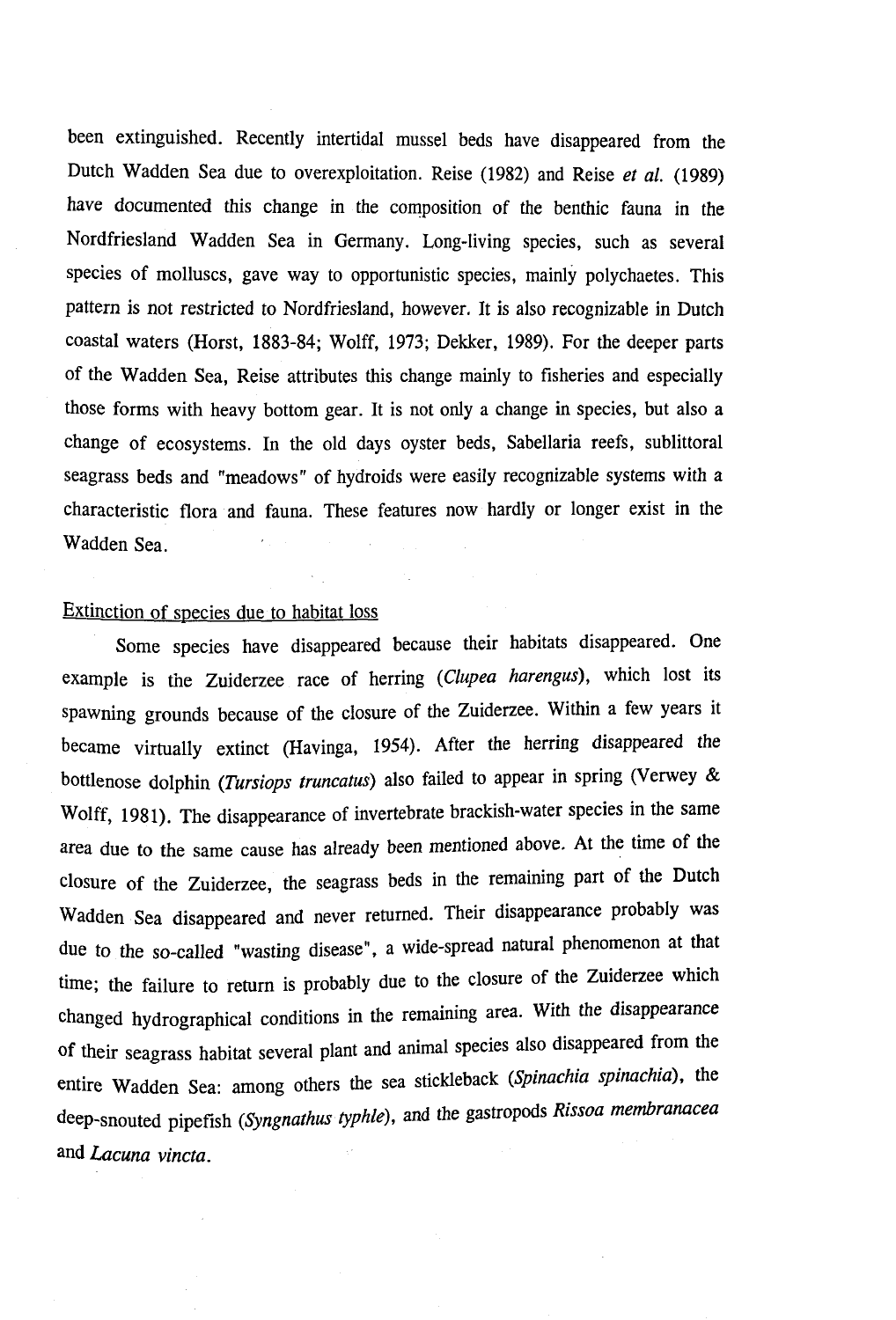#### Effects of pollution

Pollution has obtained much attention, but so far its effects have been less far-reaching than those of some other human interventions in the Wadden Sea. No species is known with certainty to have disappeared from the Wadden Sea because of pollution.

Chlorinated hydrocarbons, however, have had very strong effects on the populations of many Wadden Sea birds, especially in the Netherlands but also in Germany (Koeman, 1971; Becker & Erdelen, 1987). Species such as Eider duck, Spoonbill (*Platalea leucorodia*), and Sandwich tern (*Sterna sandvicensis*) decreased very sharply in the sixties, and only started to increase again when the cause of pollution had been removed. However, after 25 years the tern populations have not yet returned to their original levels.

Since the sixties the Dutch population of Harbour seals showed a continuous decline due to the effects of polychlorinated biphenyls (PCB's) (Reijnder, 1986) until the decrease was balanced in the eighties by immigration of seals from Germany. At it lowest level, less than 10% of the original Dutch seal population was left. Whether the Habour porpoise (*Phocoena phocoena*), another marine mammal, has become extinct in the Wadden Sea because of PCB pollution, as has been suggested several times, is doubtful (Reijnders, 1992).

## Introduction of species for cultivation

Cultivation in the Wadden Sea at present is restricted to blue mussels *(Mytilus edulis)* and Japanese oysters. Especially with mussel cultivation, it is clear that it changes the environment and thus promotes possibilities for a number of species. Apart from the mussels, Eel *(Anguilla anguilla)* and Starfish *(Asterias rubens)* can be considered as examples. It has also been suggested that Eider ducks have increased because of mussel cultivation.

# Effects of nature conservation and environmental protection

Wadden Sea conservation dates back to 1909 when the island of Jordsand, at that time part of Germany, was protected. Under Danish rule the protection was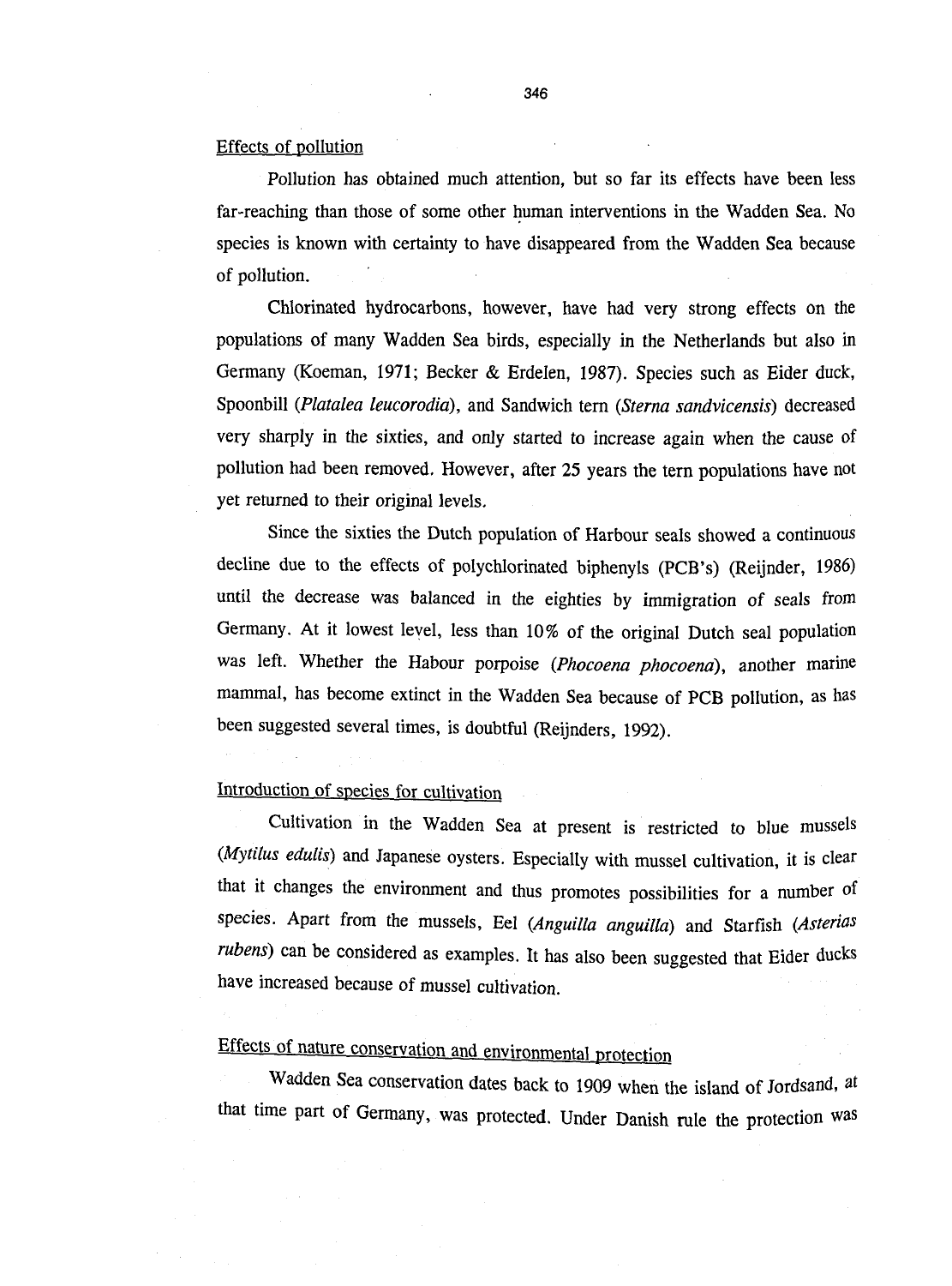restored in 1922. Protection of the islands of Griend in the Netherlands and of Mellum in Germany followed in 1917 and 1924, respectively. Thus originally conservation in the Wadden Sea aimed at the protection of the most important breeding colonies of coastal birds, but after the Second World War the salt marshes with lower numbers of birds also gradually became protected. Protection of the Wadden Sea itself started in Germany with the reserve "Wattenmeer ostlich Sylt" in 1973. However, this and other large reserves established in the German Wadden Sea in later years lacked a management organisation. The Netherlands protected most of the the Dutch Wadden Sea by application of the Nature Conservation Act in 1981 and at the same time a management organisation was set up. Three national parks in Germany followed in respectively 1985, 1986 and 1990. Denmark protected its Wadden Sea in 1979 as a game reserve and in 1982 as a nature reserve.

Protection of breeding colonies has proved very successful. Breeding populations of almost all species of coastal birds have shown an exponential increase since the beginning of this century (Swennen, 1982).

The recent protection of the Wadden Sea itself probably has prevented some negative developments, but it has not yet produced clear positive ecological changes. Perhaps the return of the Grey seal as a breeding species may be viewed as such (Reijnders *et al.,* 1992). Three major reasons for the lack of positive changes are the short period since Wadden Sea conservation started, the exceptions allowed to several conservation measures, and the fact that conservation problems have shifted from local impacts such as overexploitation, which can be counteracted by the creation of reserves, to widespread negative impacts on the environment such as pollution by chlorinated hydrocarbons. Such impacts are not restricted by reserves but instead need a strict environmental policy.

Indeed, environmental measures have already resulted in positive ecological changes. After the widespread mortality of seabirds in the western part of the Wadden Sea due to discharge of pesticides at the Rhine estuary, measures taken to decrease these discharges have resulted in a strong increase of the populations concerned (Smit & Wolff, 1981; Swennen, 1982).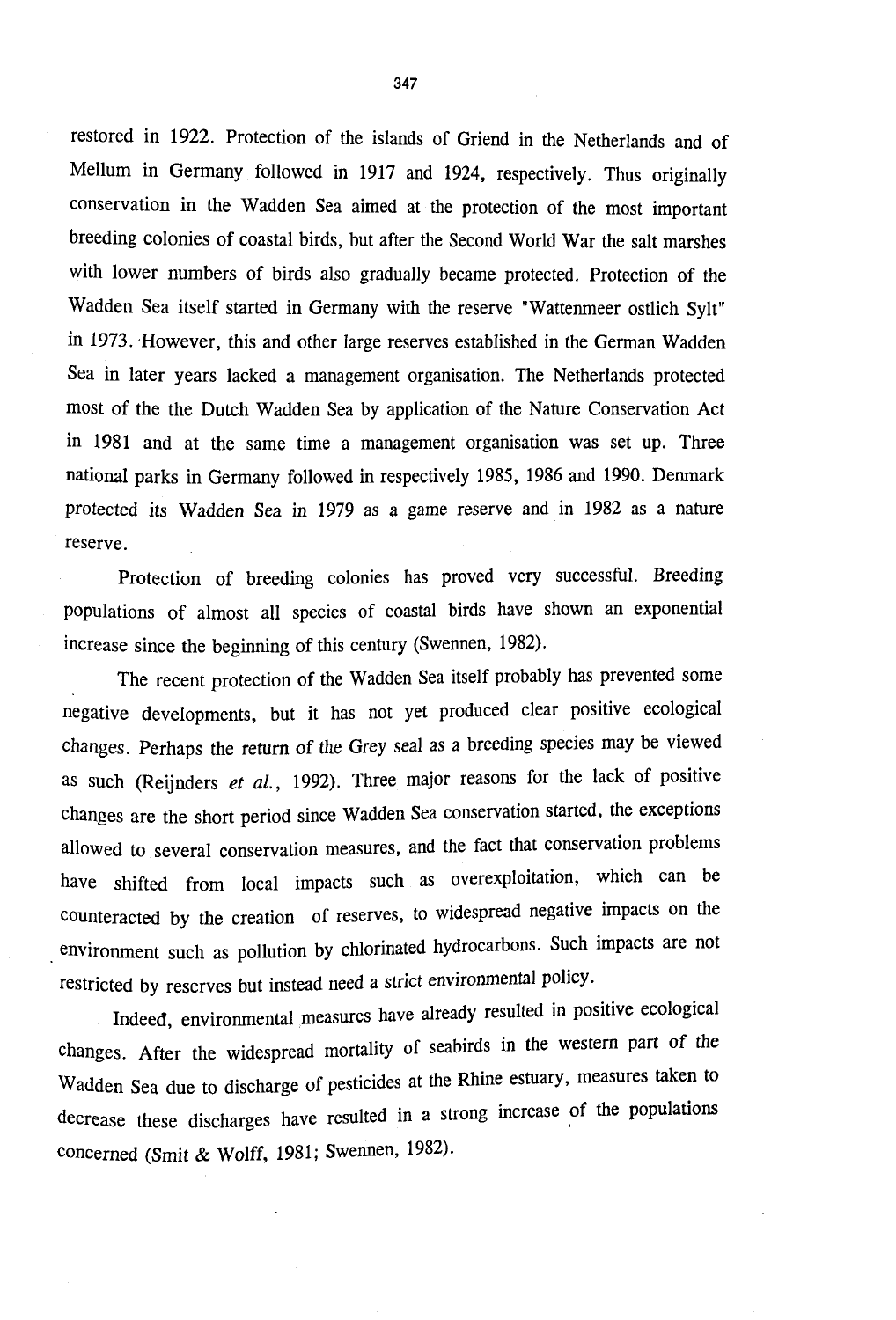Measures to reduce the discharge of organically enriched waste-water have resulted in lasting recolonization by benthic invertebrates of tidal flat areas depopulated earlier because of frequent absence of oxygen (Essink, 1984).

#### Conclusions on past changes of biodiversity

The following general conclusions may be drawn on the past changes of biodiversity in the Wadden Sea:

• in a seemingly natural area humans appear to have had a very strong impact on biodiversity; already in the Middle Ages half of the ecosystem had been destroyed;

• many large, long-living and slowly reproducing species (K-selected species) have disappeared from the Wadden Sea, whereas many small, shortliving and rapidly reproducing species (r-selected species) have colonized the area or increased in numbers; and

• nature conservation and environmental protection so far have only had limited results with regard to biodiversity. Positive responses have mainly been shown by more opportunistic species (r-species).

## FUTURE PROJECTIONS OF BIODIVERSITY

## Possible scenarios for development of the Wadden Sea

The abiotic environment of the Wadden Sea is expected to change as a consequence of climate change. The ecological consequences of the expected changes for the Wadden Sea and other coastal seas and estuaries have been investigated at a workshop in Texel, the Netherlands, in 1988 (Beukema *et* 1990), assuming that the worldwide scenario developed and used by *the* Intergovernmental Panel on Climate Change can also be applied to the local situation of the Wadden Sea. However, until now, Global Circulation Models are not sufficiently detailed to make meaningñil predictions for small areas. Bearing this in mind we have, nevertheless, used the current worldwide IPCC scenario to predict the main changes in the Wadden Sea.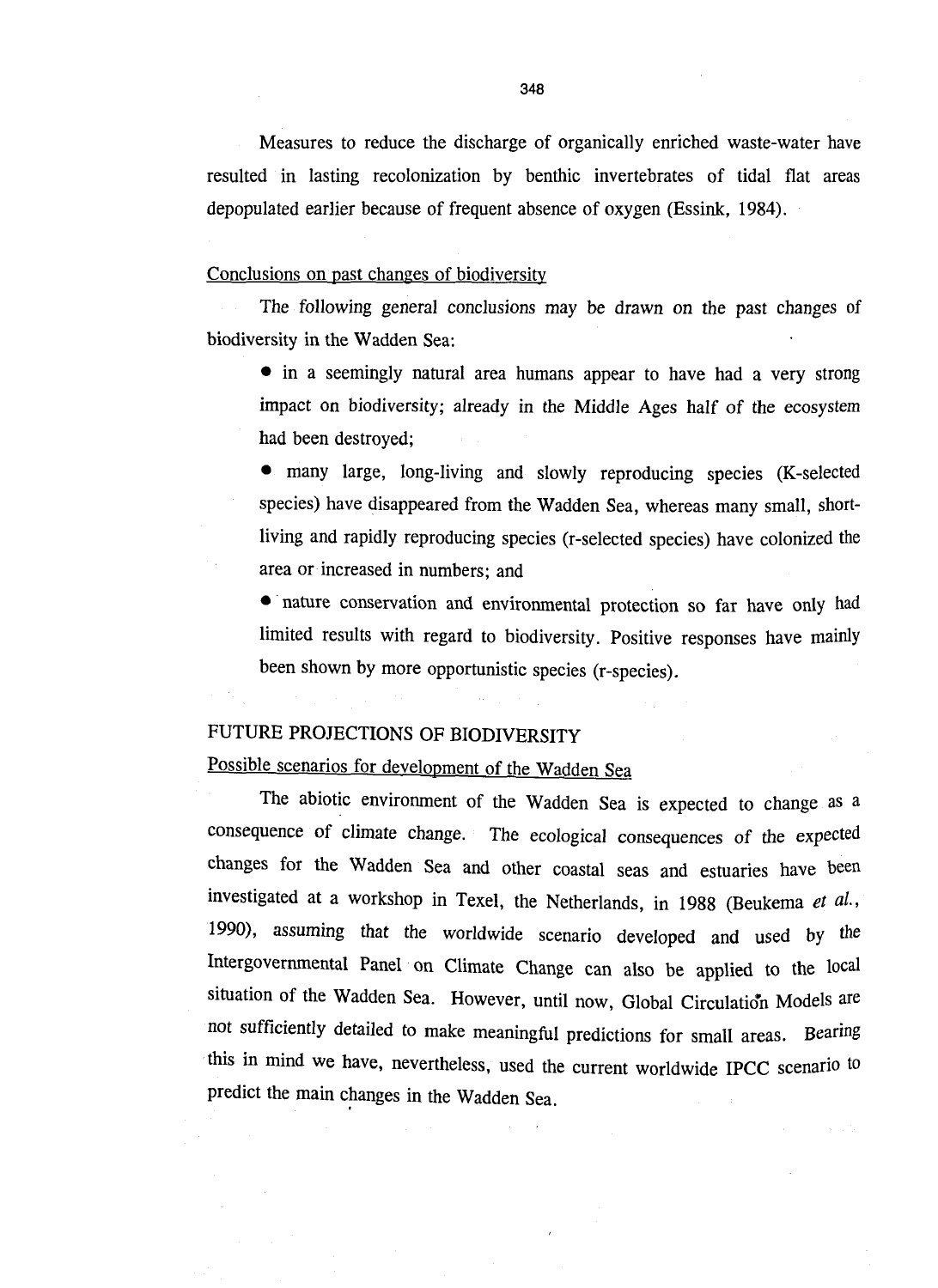• Present tectonic subsidence of the Wadden Sea area and worldwide "normal" rise in sea level are expected to be reinforced by sea level rise due to climate change. Locally and temporally this trend is reinforced again by subsidence of the tidal flats and slat marshes due to extraction of natural gas. For the next 10-20 years the rise of sea level is not expected to move outside the range of sea level which has occurred up to now; over the next 100 years sea level rise may be much larger than has occurred over the past centuries.

• Worldwide change of climate may result in local changes of temperature, precipitation, wind force and wind direction, etc. For the next 10-20 years the changes in the Wadden Sea area are supposed to be small; over the next 100 years important, but until now the changes which may occur are unknown.

The Wadden Sea is also subject to trends in human impacts. In this part of western Europe, *i.e.* a highly developed and densely populated part of the world, the social trends listed below are believed to be important for the Wadden Sea. Lacking better alternatives they have been extrapolated to the next 10-20 years in order to provide scenarios for human impacts. For periods longer than this meaningful scenarios can hardly be made.

• Population density continues to increase slowly. In combination with increases in leisure time and affluence this results in an increased demand for recreation opportunities, among which are active forms of recreation in natural areas.

• Food production becomes more and more concentrated in highly developed cultivation systems. In coastal waters free fisheries are replaced by maricultures requiring less space, but more energy, and producing more wastes. Land reclamation for expansion of agriculture becomes very unlikely (Wolff 1992b).

• International trade continues at least at the same level resulting in the introduction of ever more species from all parts of the world.

 $\mathcal{F}_{\rm{max}}$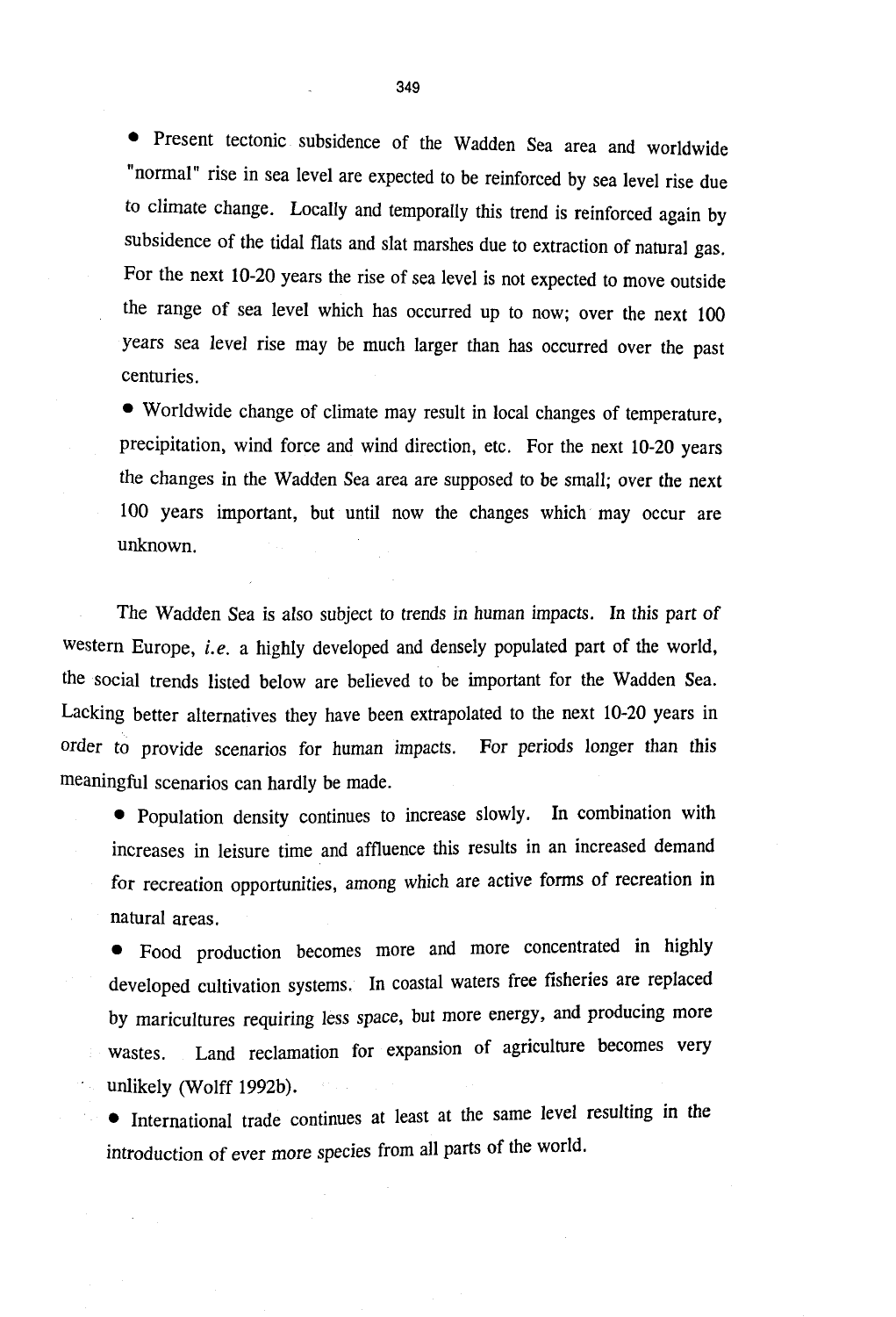• Although some sources of pollution may be increasing, environmental protection becomes more strict. Already the water quality of the rivers debouching into the Wadden Sea shows enormous improvement and it is expected that this trend will continue. The same applies to air pollution. However, whereas "simple" forms of pollution are likely to disappear, or at least greatly decrease, "difficult" forms, such as PCB's and dioxins, are likely to continue to occur, or even increase, because large quantities are still making their way into the marine environment.

• Nature protection changes from a defensive to an offensive strategy.

## Scenarios for the management of the future Wadden Sea

At the seventh International Wadden Sea Symposium held on the island of Ameland, the Netherlands, in 1990 (Dankers *et al.,* 1992) four scenarios for the future management of the Wadden Sea were presented:

• multifunctional use of the Wadden Sea, at the same time aiming for a high nature conservation value (Essink 1992);

• a Wadden Sea "free-for-all", without any limits on human exploitation of the area (Muus 1992);

- the Wadden Sea as a pristine nature reserve (Reise 1992); and
- the Wadden Sea in maximum sustainable use (De Vais 1992).

Reise (1992) concluded that a pristine Wadden Sea is impossible to achieve; the maximum possible is probably a number of smaller "zero-use" areas. Similarly, a Wadden Sea free-for-all (Muus 1992) seems very unlikely at present, given the common attitude to protection of natural areas in western Europe. The scenario aiming for maximum sustainable use (De Vais 1992) seems a more likely option at the moment, although it is not in line with the present trends in society as described above. This is the case, however, for the scenario aiming at multifunctional use with a high conservation value (Essink 1992). This scenario extrapolates present ideas and policies, and hence seems the most likely option.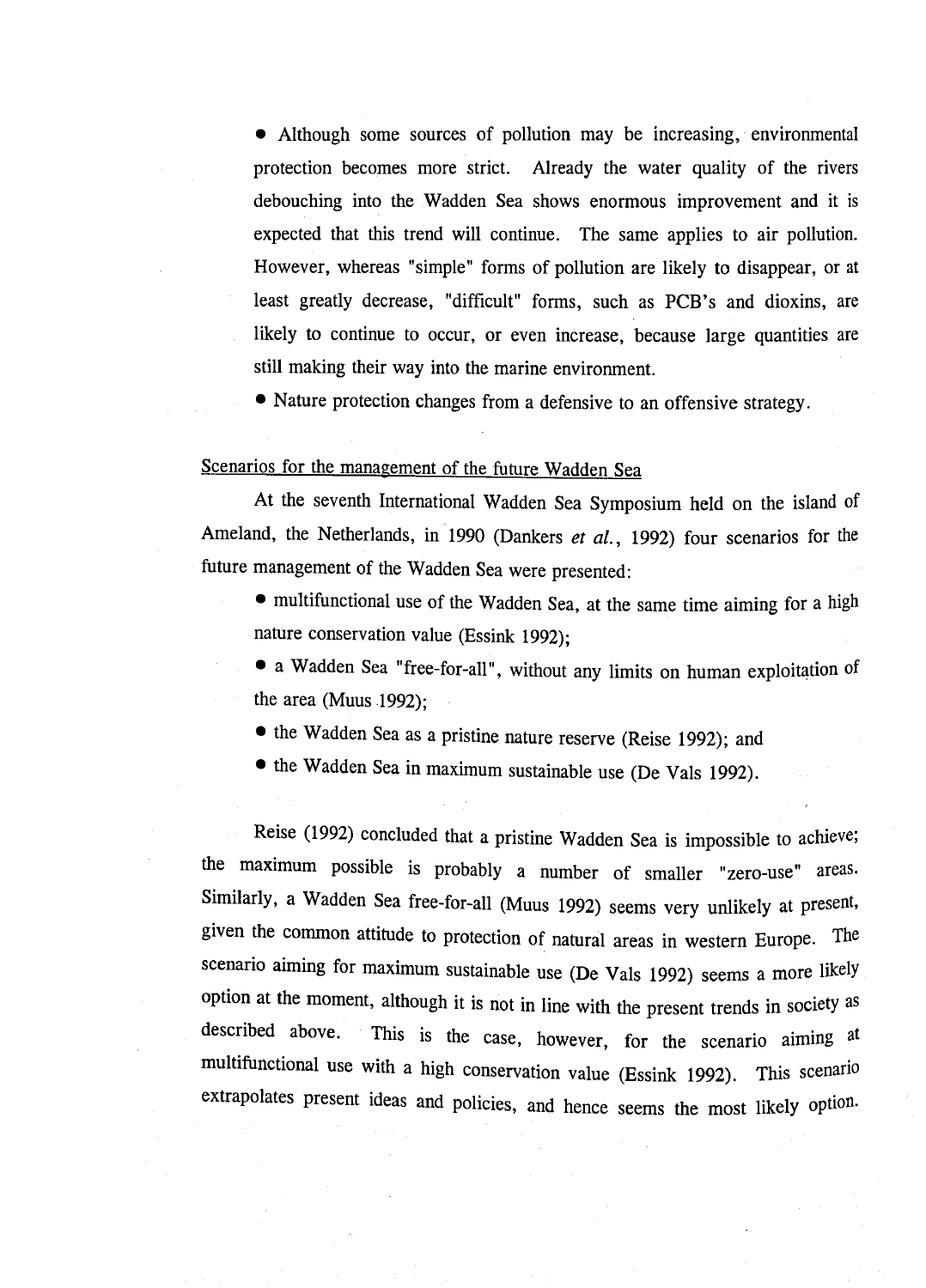Remarkably enough, global change was hardly incorporated into these four scenarios.

## Future projections of biodiversity in the Wadden Sea

Combining elements from these management scenarios with the scenarios for trends in society and environment identified above, we believe that the following developments in the Wadden Sea are possible in the next *10-20* years. In addition, we suggest some possible changes for the next 100 years.

• A very limited impact of climate change is expected for the next 10-20 years. Perhaps a few species of plants or invertebrates from lower latitudes may succeed in establishing themselves temporarily or permanently. However, in view of the species composition of the ecosystems occurring in estuaries further south along the European coasts, we expect only minor ecological changes (see also De Vooys 1990). Over a period of about 100 years more introductions are expected, including new breeding birds and fish species (Costa 1990). Some wintering bird species may disappear, however, because of a shift in their wintering areas to the north, of because of climate induced changes in their northern breeding ranges.

• A very limited impact of increased sea level rise is expected for the next 10-20 years. The Wadden Sea system will largely be able to compensate the expected rise by accretion. Only in some of the saltmarsh areas may present trends in erosion aggravate, resulting in decrease of total marsh area. However, species loss is unlikely in this period. Over 100 years the loss of salt marshes, especially at the barrier islands, may become more serious (Dijkema *et al.* 1990) and some salt marsh plants or invertebrates, already rare at this moment, may disappear from the area altogether. No species losses from sea level rise are expected for tidal flat habitats or shallow water environments.

• Environmental protection in the next 10-20 years is expected to result in a situation in which many noxious substances have decreased very strongly. No further problems are expected from raw sewage, nutrients, heavy metals,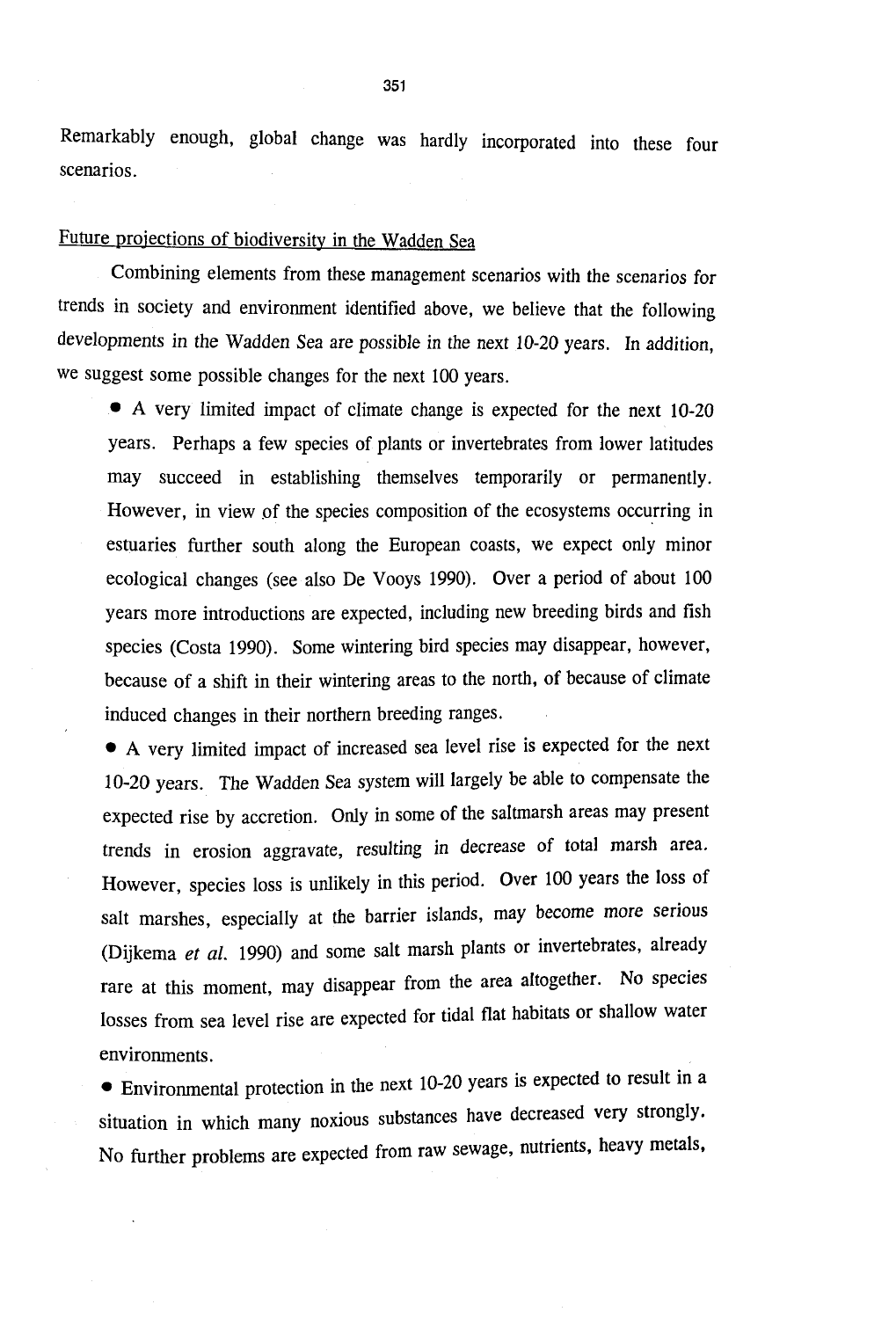and many pesticides. However, persistent organohalogens are expected to continue to occur in quantities which may have negative effects on biodiversity, especially with regard to the occurrence of marine mammals. The situation over the next 100 years cannot be predicted.

• International trade and transport will continue to introduce new species into the Wadden Sea at a rate of at least 2-3 species per 10 years. In most cases these newcomers will be invertebrates and cryptogamie plants; based on experience gained up to now it is expected that their impact on the existing ecosystem will be slight. Extinctions of indigenous species due to introductions of new ones are expected only as an exception, so there is a net increase of local biodiversity.

• Present trends in society during the next 10-20 years will probably result in a Wadden Sea area in which a considerable part is strictly protected and well guarded, whereas the remainder of the area is open for use by quite a number of human activities. It is expected that areas embanked in earlier centuries will be turned into tidal landscapes again. In the protected areas the present trends of species returning after many years of absence will continue. It is expected that especially the smaller, rapidly reproducing species will profit from this situation. It seems unlikely that large and slowly reproducing species, such as the Dalmation pelican, White-tailed eagle, and Osprey, will return in this situation and within this period. An additional reason is that these species were probably also dependent on the former marshy fringes of the Wadden Sea. Absent species of North Sea fish will not return because the reason for their absence continues to occur outside the Wadden Sea. Anadromous species are likely to return, however, due to the present clean-up and restoration activities in the rivers. It does not make sense to predict the development of society and hence its biodiversity effects over a period of 100 years.

Altogether, we expect for the next 10-20 years a trend of slowly increasing biodiversity in the Wadden Sea. What will happen on a longer time scale is a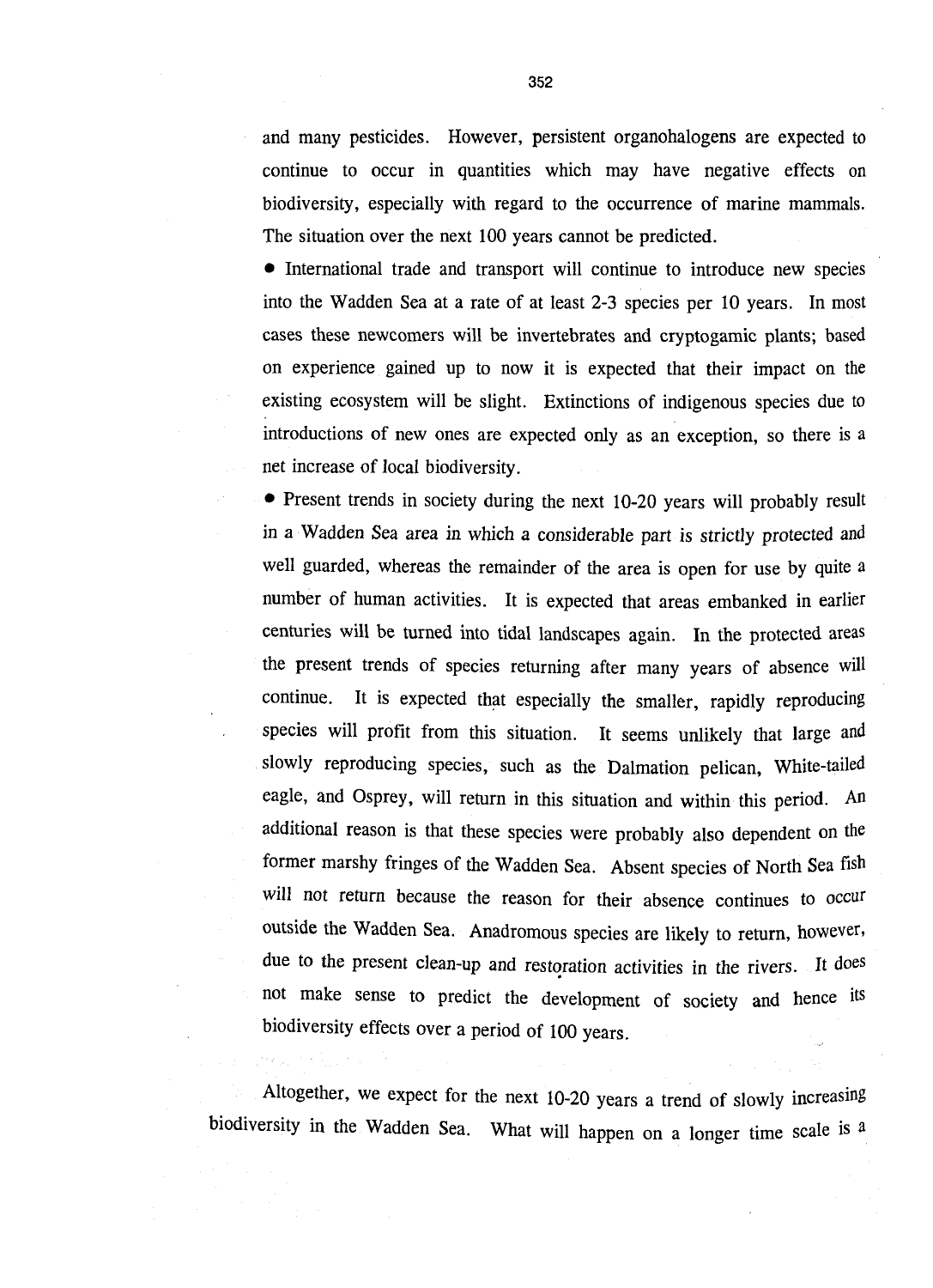matter of conjecture. An interesting additional conclusion is that the expected effects of local human activities have an impact which is at least of the same order of magnitude as the effects of climate change.

## REFERENCES

- Becker PH, Erdelen M (1987) Die Bestandsentwicklung von Brutvoegeln der deutschen Nordseekuests 1950-1079. J. Orn. 126: 29-51
- Beeftink WG (1977) The coastal salt marshes of western and northern Europe: an ecological and phytosociological approach. Pages 109-155 in Chapman VJ (ed.). Wet coastal ecosystems. Elsevier, Amsterdam
- Beukema JJ, Wolff WJ, Brouns JJWM (eds.) (1990) Expected effects of climatic change on marine coastal ecosystems. Kluwer Academic Publications, Dordrecht
- Costa MJ (1990) Expected effects of temperature changes on estuarine fish populations. Pages 99-104 in Beukema JJ, Wolff WJ, Brouns JJWM (eds.) Expected effects of climatic change on marine coastal ecosystems. Kluwer Academic Publications, Dordrecht
- Dankers N, Kühl H, Wolff WJ (1981) Invertebrates of the Wadden Sea. Balkema, Rotterdam
- Dankers N, Smit CJ, Scholl M (eds.) (1992) Proceedings of the 7th International Wadden Sea Symposium, Ameland 1990. Neth. Inst. Sea Res. Publ. Ser. 20
- Dekker R (1989) The macrozoobenthos of the subtidal western Dutch Wadden Sea. I. Biomass and species richness. Neth. J. Sea Res. 23: 57-68
- Dijkema KS (1987) Changes in slat marsh area in the Netherlands Wadden Sea after 1600. Pages 42-49 in Huiskes AHL, Blom CWPM, Rozema J (eds.) Vegetation between land and sea. Junk, Dordrecht
- Dijkema KS, Bossinade JH, Bouwsema P, de Glopper RJ (1990) Saltmarshes in the Netherlands Wadden Sea: rising high-tide levels and accretion enhancement. Pages 173-188 in Beukema JJ, Wolff WJ, Brouns JJWM (eds.) Expected effects of climatic change on marine coastal ecosystems. Kluwer Academic Publications, Dordrecht
- Essink K (1984) Discharge of organic waste into the Wadden Sea: local effects. Neth. Inst. Sea Res. Publ. Ser. 10
- Essink K (1985) On the occurrence of the American jack-knife clam *Ensis directus* (Conrad, 1843) (Bivalva, Cutellidae) in the Wadden Sea. Bastera 49: 73-80
- Essink K (1992) Multifunctional use of the Wadden Sea aiming for high natural value. Pages 35-43 in Dankers N, Smit CJ, Scholl M (eds ) Proceedings of the 7th International Wadden Sea Symposium, Ameland 1990. Neth. Inst.
- Sea Res. Publ. Ser. 20<br>Essink K, Kleef HL (1988) *Marenzelleria viridis* (Verrill, 1873) (Polychaeta; Spionidae); a new record from the Ems estuary (the Netherlands/Federal Republic of Germany). Zoöl. Bijdr. (Leiden) 38: 1-13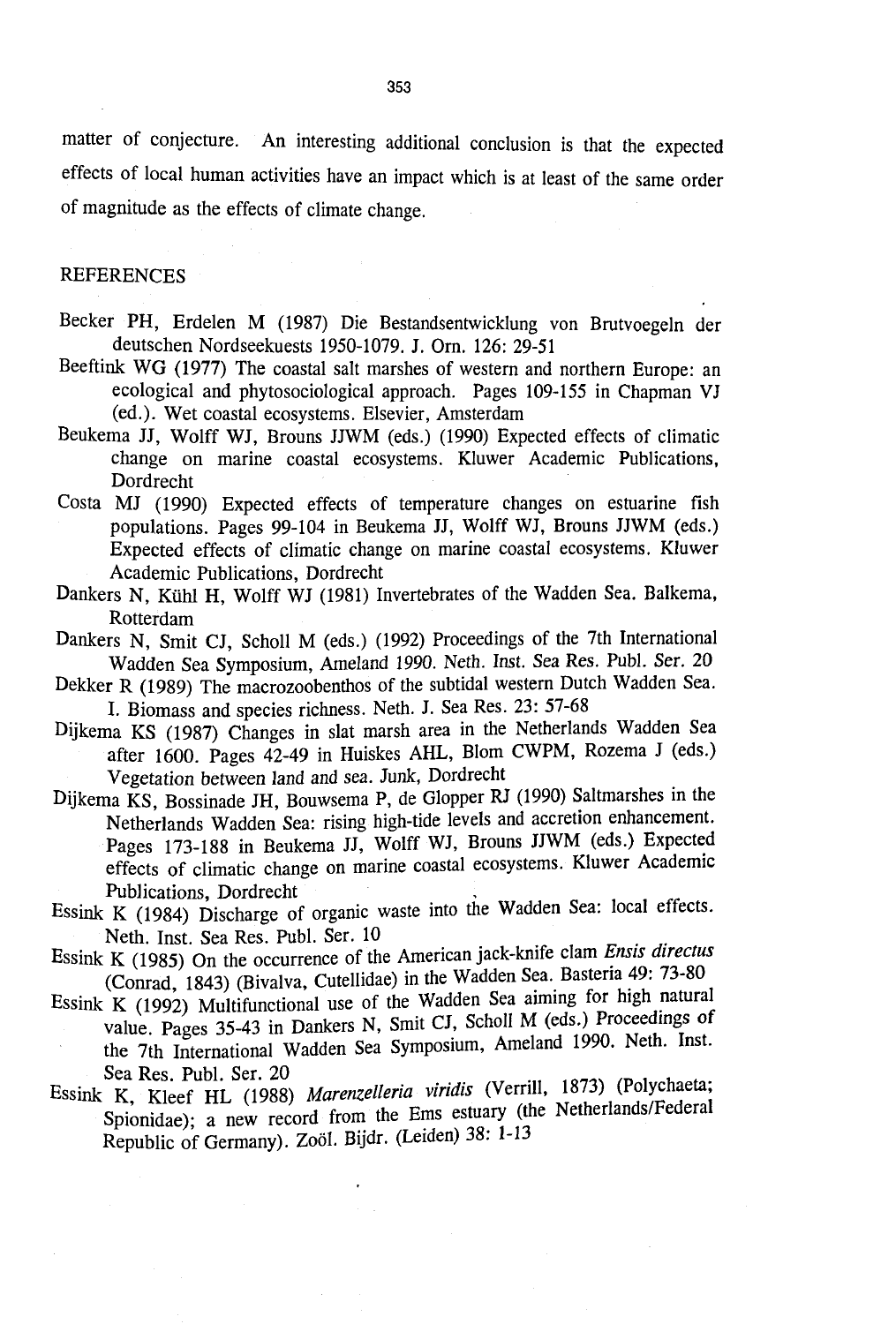- Hafton JL van (1974) Zeehonden langs de Nederlandse kust. Wet. Meded. Kon. Ned. Natuurhist. Ver. 109: 1-36
- Hartog C den (1959) The epilithic algal communities occurring along the coast of the Netherlands. Wentia 1: 1-241
- Hartog C den, van der Velde G (1987) Invasions of plants and animals into coastal brackish and fresh water of the Netherlands. Proc. Kon. Ned. Akad. Wet. C 90: 31-37
- Havinga B (1954) Vissen. Pages 253-267 in de Beaufort LF, (ed.). Veranderingen in de flora en fauna van de Zuiderzee (thans Ijsselmeer) na de afsluiting in 1932. Ned. Dierk. Ver., Den Helder
- Hoek C van den, Admiraal W, Colijn F, de Jonge VN (1979) The role of algae and seagrasses in the ecosystem of the Wadden Sea: a review. Pages 9-118 in Wolff WJ (ed.) Flora and vegetation of the Wadden Sea. Balkema, Rotterdam
- Horst R (1813-84) Verslag omternt onderzoekingen op de oester en de oestercultuur betrekking hebbende, uitgebracht door de Commissie van het Zoölogisch Station. T. Ned. Dierk. Ver. Suppl. 1: 1-673
- Koeman JH (1971) Het voorkomen en de toxicologische betekenis van enkele chloorkoolwaterstoffen aan de Nederlandse kust in de periode van 1965 tot 1970. Thesis, Utrecht
- Leege O (1905) Die Vögel der ostfriesischen Inslen nebst vergleichender Uebersichtder im südlichen Nordseegebeit vorkommenden Arten. Haynel, Emden
- Mitchell ED, Mead JG (1977) History of the grey whale in the Atlantic Ocean. Second Conf. Biol. Marine Mammals, San Diego
- Moebius K (1877) Die Auster und die Austernwirthschaft. Wiengandt, Hempel & Parey, Berlin
- Muus B (1992) The Wadden Sea "free-for-all", without any limits on human exploitation of the area. Pages 45-48 in Dankers N, Smit CJ, Scholl M (eds.) Proceedings of the 7th International Wadden Sea Symposium, Ameland 1990. Neth. Inst. Sea Res. Publ. Ser. 20
- Reijnders PJH (1976) The harbour seal population in the Dutch Wadden Sea: size and composition. Neth. J. Sea Res. 10: 223-235
- Reijnders PJH (1978) De GRijze zeehond in het Waddengebied. Waddenbulletin 13: 500-502
- Reijnders PJH (1986) Reproductive failure in common seals feeding on fish from polluted coastal waters. Nature 324: 456-457
- Reijnders PJH (1992) Harbour porpoises in the North Sea: numerical responses to changes in environmental conditions. Neth. J. Aq. Ecol. 26: 75-85
- Reijnders PJH, van Dijk J, Kuiper D (1992) Recolonization of the Dutch Wadden Sea by the grey seal *Halichoerus grypus.* ICES CM 1992/n: 7. ICES, Copenhagen
- Reise K (1982) Long-term changes in the macrobenthic invertebrate fauna of the Wadden Sea: are polychaetes about to take over? Neth. J. Sea Res. 16: 29-